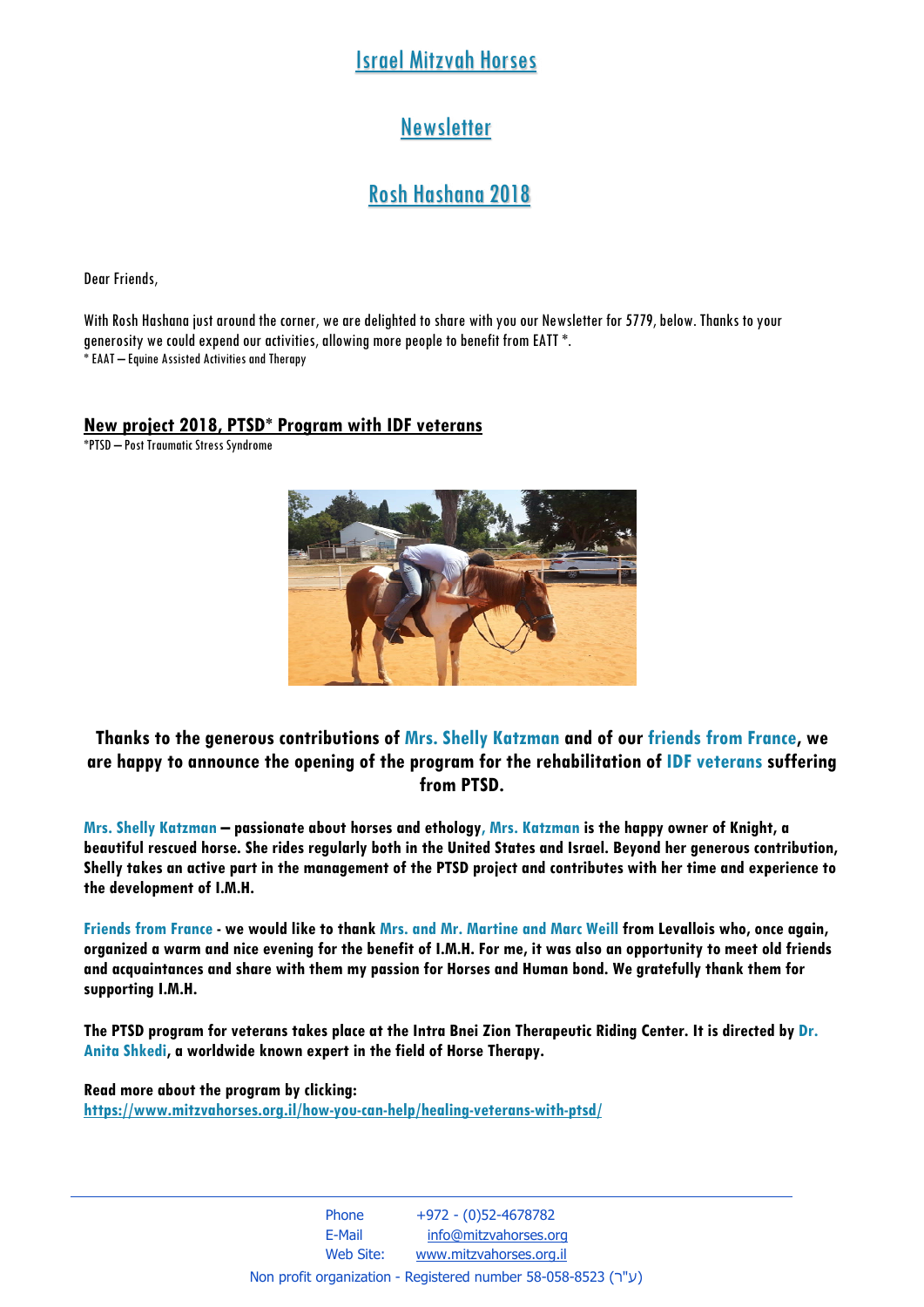# **Special Programs for the Summer Holliday**

### **Not every family can afford summer activities for their children. This is a period of increased risks and increase of social gaps.**

#### **Activities with horses for neglected children under the regular support of NEGBA**

**Thanks to the generous contribution of our chairperson, Mrs. Brigitte Bigar, fifteen children at risk from Beer Sheva could benefit from a special EAAT Program at the "Perach Bakramim" Ranch in Kibbutz Kramim. All the children are under the support and supervision of Negba, an N.P Organization founded by Mr. Claude**  *Mever's ('ז"ל)*.

**The children were able to come to the kibbutz during July and meet with the horses for an empowering experience. You are invited to read more information about Mrs. Bigar in our web-site: https://www.mitzvahorses.org.il/aboutimh/** 

\*I.M.H – Israel Mitzvah Horses

#### **Youth at Risk Program at Epona Stables, in Sde Warburg**

**Empowered by their experience, most of the youth were able to find a summer-job in riding centers. The youngest's joined local team to volunteer, ride and take care about horses. This first step toward a normative life gave them a great filling of change and accomplishment.** 

**It has been reported to us by the Institution that, during summer time, at least, 70% of them reconnected with their family. They could finally sit around the "Shabbat table" with pride. They too can now tell their families about their new skills and their dreams for the future.** 



#### **Program for children with autism at Nir David Riding center**

**At the request of parents of autistic children from Dror School (Kibbutz Messilot), we continued our activity at the Nir David Riding Center throughout July. The children were able to benefit from EAAT during part of the holidays. Because of the heat, we had to start earlier in the morning and reduce the time on the horse but we all enjoyed very much.** 

**We thank again Mrs. Brigitte Bigar for making an additional donation to allow this activity.** 



 Phone +972 - (0)52-4678782 E-Mail info@mitzvahorses.org Web Site: www.mitzvahorses.org.il Non profit organization - Registered number 58-058-8523 (ע"ר)